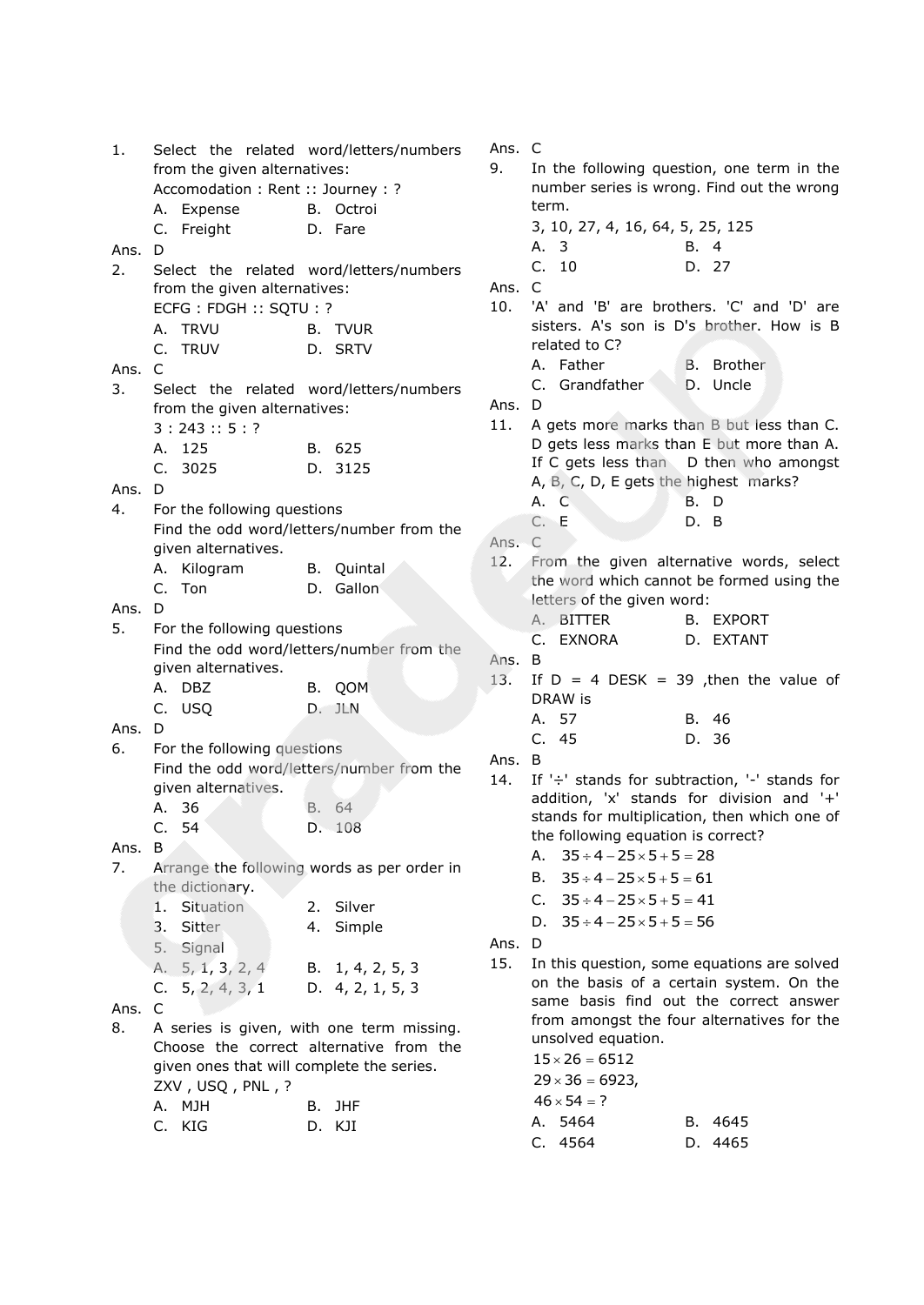# Ans. B

16. Select the missing numbers from the given alternatives

|   |   | 14 |   |  |
|---|---|----|---|--|
|   |   | 12 | 9 |  |
|   | 6 | 24 |   |  |
| А |   | 19 |   |  |
| ⊂ |   | 21 |   |  |

### Ans. B

- 17. Ronan walks a distance of 3 kms towards North, then turns to his left and walks for 2 kms. He again turns left and walks for 3kms. At this point he turns to his left and walks for 3 kms. How far is he from the starting point?
	- A. 5 kms B. 3 kms C. 2 kms D. 1 km
- Ans. D
- 18. Consider the given statement/s to be true and decide which of the given conclusions/assumptions can definitely be drawn from the given statement.

Statements: 1. Some principals are teachers.

- 2. All teachers are students.
- Conclusions: I. All principals are students.
- II. Some students are principals.
- A. Only conclusion I follows
- B. Only conclusion II follows
- C. Both conclusion I and conclusion II follow
- D. Neither conclusion I nor conclusion II follows

# Ans. B

19. Find the number of triangles in the figure.



Ans. C

20. Identify the diagram that best represents the relationship among the classes given below. Criminals, Judges, Thieves







Ans. A

21. Which answer figure will complete the pattern in the question figure?



Ans. C

21. From the given answer figures, select the one in which the question figure is hidden





Ans. B

23. A piece of paper is folded and cut as shown below in the question figures. From the given answer figures, indicate how it will appear when opened.

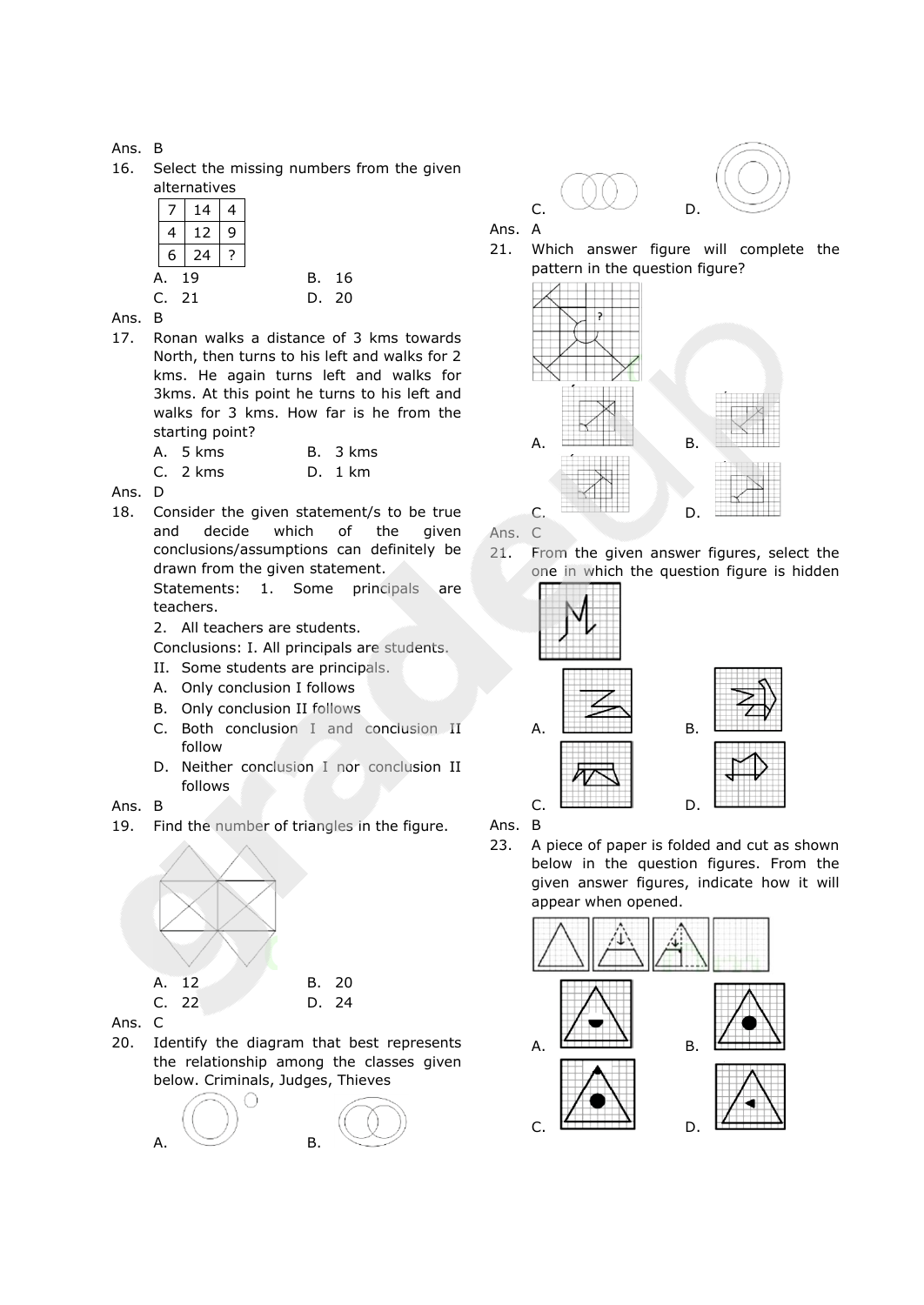Ans. B

24. If a mirror is placed on the line MN, then which of the answer figures is the right image of the given figure?



Ans. C

25. rices can be represented first by its row and next by its column, e.g., 'L' can be represented by 00, 13, 24 etc., and 'T' can be represented by 59, 66, 78, etc.

Similarly you have to identify the set for the word 'CORK'

- A. 42, 21, 67, 58 B. 23, 33, 86, 85
- C. 11, 40, 55, 75 D. 30, 14, 97, 56
- Ans. C
- 26. Which of the following was not advocated by Mahatma Gandhi?
	- A. Prohibition
	- B. Heavy Industries
	- C. Village Panchayat
	- D. Dignity of Labour
- Ans. B
- 27. The term of a Governor is
	- A. 4 Years B. 5 Years
	- C. 6 Years D. 3 Years

Ans. B

- 28. One of the following was not associated with the Gadar party
	- A. Lala Hardayal
	- B. Baba Gurdit Singh
	- C. Mohammad Barkatullah
	- D. Sohan Singh Bhakna

Ans. B

- 29. The hormone that stimulates heart beat is
	- A. Thyroxine B. Gastrin
	- C. Glycogen D. Dopamine
- Ans. A
- 30. Transformer is a device to convert
	- A. D.C. to A.C.
	- B. Low voltage D.C. into high voltage D.C.
	- C. Low voltage A.C. into high voltage A.C.
	- D. Mechanical energy into Electrical energy
- Ans. C
- 31. \_\_\_\_\_\_\_\_\_\_\_is a type of computing that performs computation, storage and even applications as a service across a network.
	- A. Cloud Computing
	- B. Distributed Computing
	- C. Parallel Computing D. Virtual Computing
- Ans. A
- 32. The presence of air bubble in blood stream is dangerous to life because
	- A. Air combines with blood forming a complex
	- B. The flow of blood increases manifold
	- C. The flow of blood is obstructed
	- D. The pressure of blood increases manifold
- Ans. C
- 33. The study of relation of animals and plants to their surroundings is called
	- A. Ecology B. Ethrology
	- C. Genealogy D. Iconology
- Ans. A
- 34. Who among the following was not a member of Boxing team of India at Rio Olympics?
	- A. Shiv Thapa B. Manoj Kumar
	- C. Vikas Krishan D. Avtar Singh
- Ans. D
- 35. As per the 2016-17 Budget, the largest source of money to the Government of India is
	- A. Income Tax
	- B. Corporation Tax
	- C. Non-tax revenues
	- D. Borrowings and other liabilities
- Ans. B
- 36. According to Malthusian theory of population
	- A. Population increases in geometric ratio, food supply increases in arithmetic ratio
	- B. Population increases in arithmetic ratio, food supply increases in geometric ratio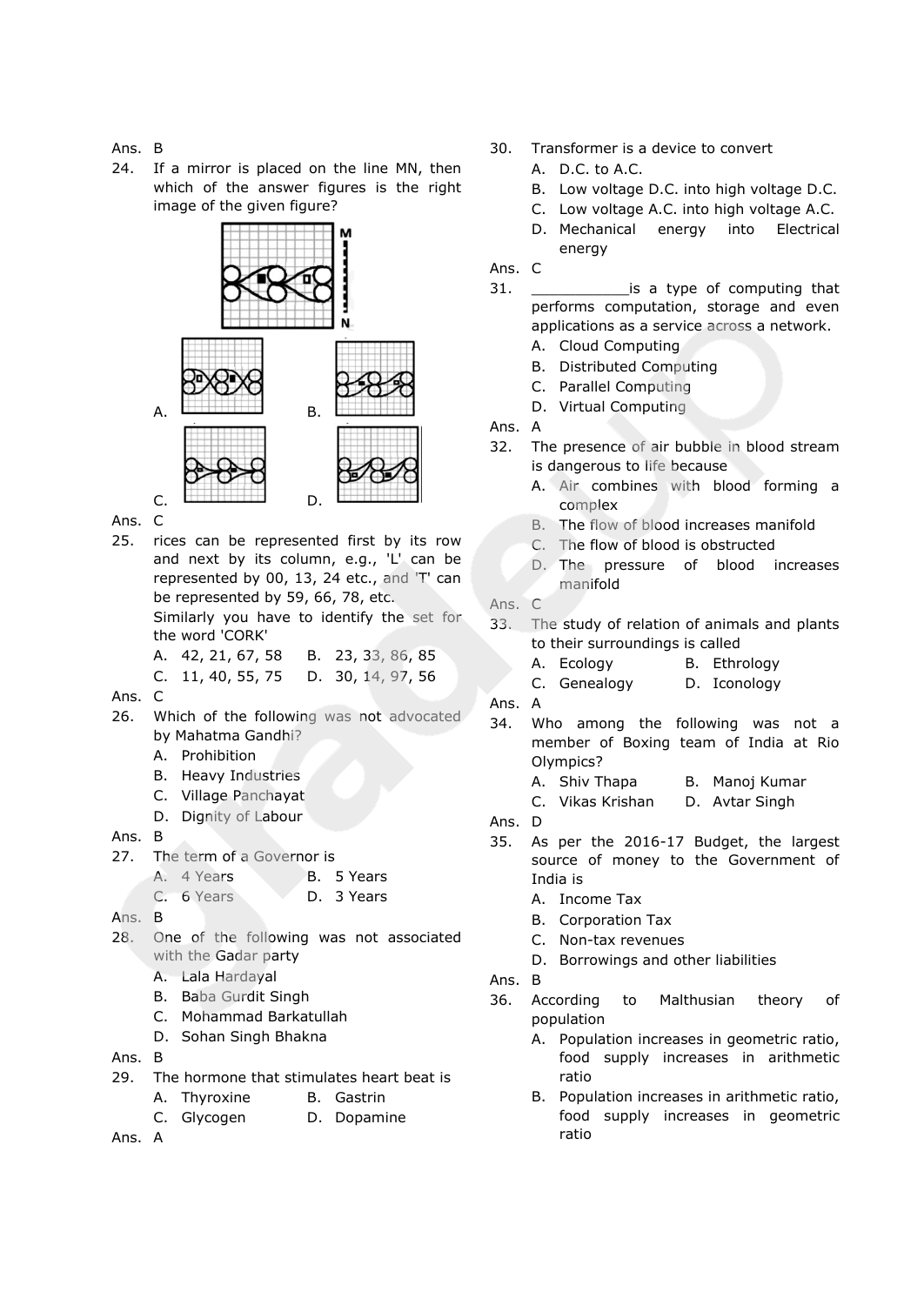- C. Population increases in a harmonic mean, food supply increases in geometric ratio
- D. Population increases in a harmonic ratio, food supply increases in a arithmetic ratio

#### Ans. A

- 37. The weight of an object is maximum
	- A. on the equator
	- B. on the surface of the earth
	- C. at the centre of the earth
	- D. on the poles of the earth
- Ans. D
- 38. Which of the following plays an important role in photosynthesis?
	- A. Chloroplast B. Centrosome
	- C. Tonoplast D. Nematoblast
- Ans. A
- 39. The impact of Green Revolution was felt most in the case of
	- A. Wheat B. Rice
	- C. Pulses D. Oil seeds
- Ans. A
- 40. What is a bank rate?
	- A. Rate at which Central bank of a country advances loans to other banks in the country
	- B. Rate at which banks advance loans to the customers
	- C. Rate at which banks lend among themselves
	- D. Rate at which banks lend to money lenders
- Ans. A
- 41. Which of the following tax systems will help to reduce economic inequalities in India?
	- A. Regressive Tax B. Progressive Tax
	- C. Flat rate tax D. None of these
- $Ans$  R
- 42. President of India can be removed from his office by
	- A. Prime Minister of India
	- B. Chief Justice of India
	- C. Parliament
	- D. Lok Sabha
- Ans. C
- 43. A broad, low embankment built up along the banks of a river channel during floods is called
	- A. Delta B. Levee
	- C. Flood Plain D. Dune
- Ans. B
- 44. At which stage in its life cycle does the silkworm yield the fiber of commercial use
	- A. Larva B. Egg
	- C. Pupa D. Imago
- Ans. A
- 45. Quality of a musical note depends on
	- A. Fundamental frequency
	- B. Amplitude of the wave
	- C. Harmonics present
	- D. Velocity of sound in the medium
- Ans. C
- 46. The tides in the sea are primarily due to
	- A. the atmospheric effect of the Earth
	- B. the gravitational effect of Venus on the Earth
	- C. the gravitational effect of the Sun on the Earth
	- D. the gravitational effect of the Moon on the Earth
- Ans. D
- 47. The five permanent members of the UN security council are
	- A. USA, China, France, Russia and Canada
	- B. China, France, Russia, UK and USA
	- C. Japan, Germany, Russia, UK and USA
	- D. Germany, China, USA. Russia and UK
- Ans. B
- 48. Which of the following is not correctly paired?
	- A. Sania Mirza- Tennis
	- B. Saina Nehwal Badminton
	- C. Jhoolan Goswami Cricket
	- D. Jeev Milka Singh Chess
- Ans. D
- 49. Aryabhatta and Kalidasa were in the court of which Gupta Emperor?
	- A. Kumara Gupta I
	- B. Chandra Gupta II
	- C. Samudra Gupta
	- D. Skanda Gupta
- Ans. B
- 50. What process takes place during the youthful stage of a river?
	- A. Valley widening
	- B. River rejuvenating
	- C. Valley deepening
	- D. Meandering

Ans. C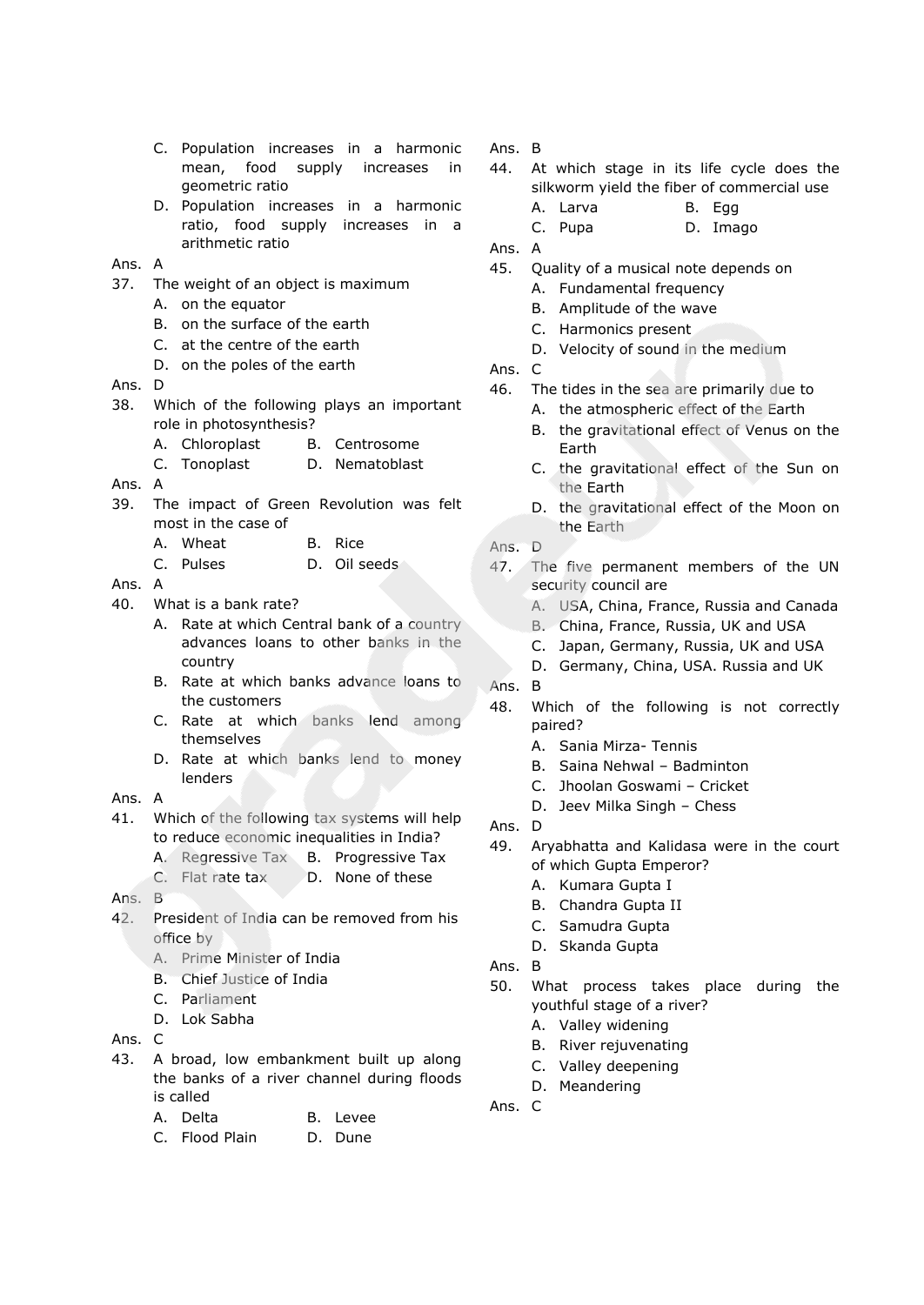| 51. If 10 people can do a job in 20 days, then |                                            |  |  |  |  |  |
|------------------------------------------------|--------------------------------------------|--|--|--|--|--|
|                                                | 20 people with twice the efficiency can do |  |  |  |  |  |
| the same job in                                |                                            |  |  |  |  |  |
| A. 5 days                                      | B. 10 days                                 |  |  |  |  |  |

C. 20 days D. 40 days

- Ans. A
- 52. ABCD is a quadrilateral in which BD and AC are diagonals then
	- $AB + BC + CD + AD < AC + BD$
	- B.  $AB + BC + CD + DA > AC + BD$
	- C.  $AB + BC + CD + DA = AC + BD$
	- D.  $AB + BC + CD + DA > 2(AC + BD)$
- Ans. B
- 53. Two consecutive discounts x% and y% is equivalent to the discount

A. 
$$
\left(x - y + \frac{xy}{100}\right)\%
$$
 B.  $\left(x + y + \frac{xy}{100}\right)\%$   
C.  $\left(x - y - \frac{xy}{100}\right)\%$  D.  $\left(x + y - \frac{xy}{100}\right)\%$ 

Ans. D

- 54. A box of sweets was distributed between A and B in the ratio 3 :4. If A got 36 sweets , what was the total no. of sweets
	- A. 12 B. 84 C. 144 D. 27

Ans. B

55. If the ratio of cost price and selling price is 4 : 5, then the percentage of profit will be

| A. 20 | B. 0.1 |
|-------|--------|
| C. 10 | D. 25  |

- Ans. D
- 56. If the value of a company stock drops from Rs. 25 per share to Rs. 21 per share, the percentage decrease per share is

| A. 4 |       | B. 8  |  |
|------|-------|-------|--|
|      | C. 12 | D. 16 |  |

Ans. D

57. A farmer travelled a distance of 61 km in 9 hours. He travelled partly on foot at a speed of 4 km/hour and partly on bicycle at a speed of 9 km/hour. The distance travelled on foot is

| A. 14 km | B. 16 km |
|----------|----------|
| C. 20 km | D. 18 km |

Ans. B

58. If  $(2x - y)^2 + (3y - 2z)^2 = 0$ , then the ratio x:y:z is A. 1:3:2 B. 1:2:3  $C. 3:1:2$  D.  $3:2:1$ 

Ans. B

59. If  $(4a-3)^2 = 0$ , then the value of  $64a^3 - 48a^2 + 12a + 13$  is A. 0 B. 11 C. 22 D. 33

Ans. C

60. In the fig  $\triangle ABC$  is inscribed in a circle with centre O. If  $\angle$ BC = 30° then  $\angle$ ACB is equal to



Ans. B

- 61. Three consecutive angles of a cycle quadrilateral are in the ratio of 1 : 4 : 5 . The measure of fourth angle is
	- A. 120° B. 60°

| C. $30^{\circ}$ | D. $80^\circ$ |
|-----------------|---------------|
|                 |               |

Ans. B

62. The value of  $cos^2 20^\circ + cos^2 70^\circ$  is

A. 0 B. 1 C.  $1/\sqrt{3}$  D.  $1/\sqrt{3}$ 

- Ans. B
- 63. Nine students of a class contribute a certain sum of money . Seven of them gave Rs. 50 each and the other two gave respectively Rs. 50 and Rs. 90 more than the others. The average contribution of the A. Rs. 70 B. Rs. 50 C. Rs. 100 D. Rs. 120

Ans. A

64.  $a = 101$  then the value of  $a(a^2 - 3a + 3)$ is A. 1000000 B. 1010101

C. 1000001 D. 999999

Ans. C

65.  $x = 2 + \sqrt{3}$ , then the value of  $\frac{x^2}{2}$ 2  $x^2 - x + 1$  $x^2 + x + 1$  $- x +$  $+ X +$ is A. 2/3 B. 3/4

C. 4/5 D. 3/5

Ans. D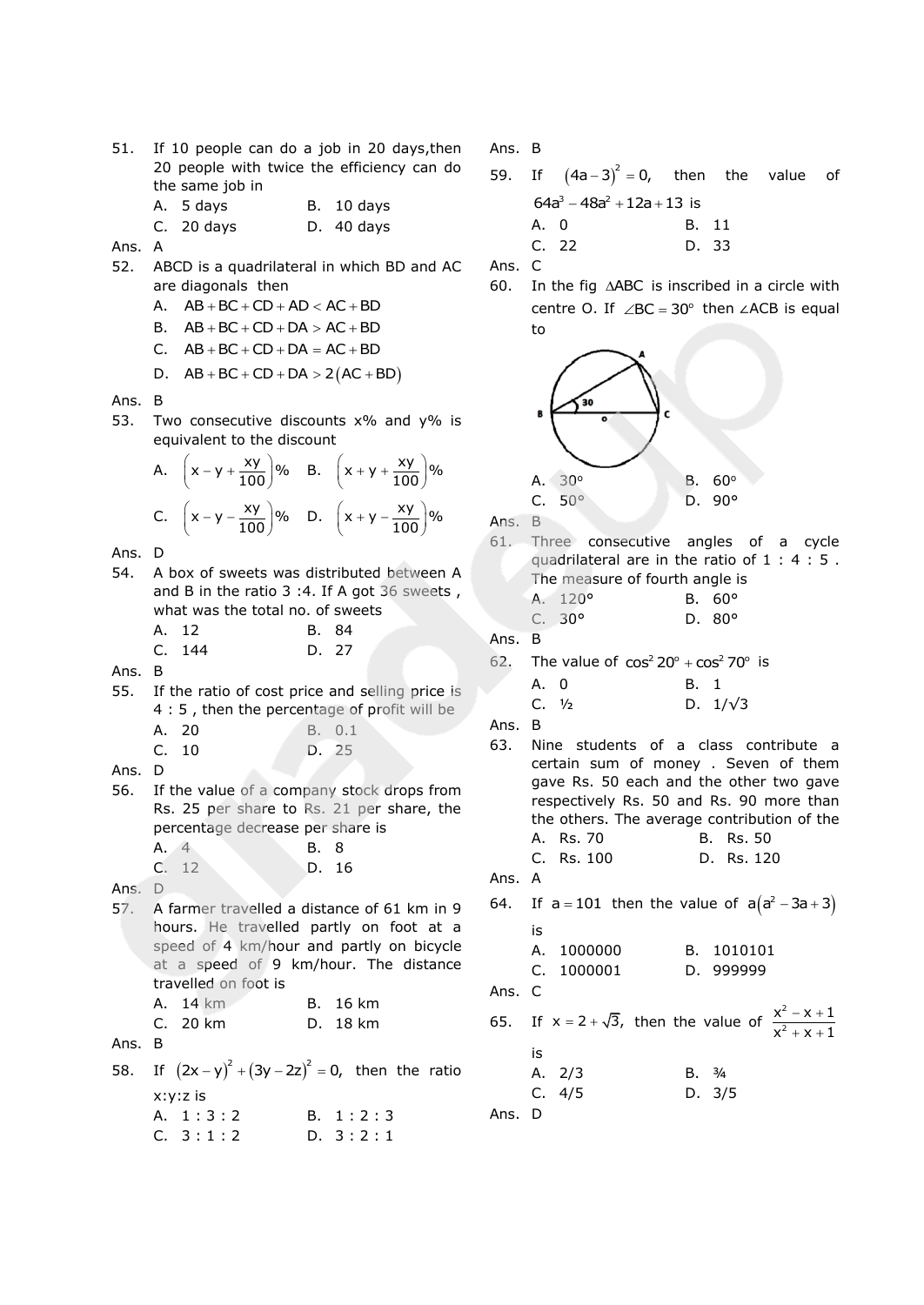66. In  $\triangle ABC$ ,  $\angle B = 35^\circ$ ,  $\angle C = 65^\circ$ and the bisector of ∠BAC meets BC in D. Then ADB is A. 40° B. 75°

C. 90° D. 105°

- Ans. D
- 67. AB is a diameter of a circle. C is a point on the tangent drawn at A. If  $AB = 8$  cm and  $AC = 6$  cm, then the length of BC is A. 10 cm B. 14 cm
	- C. 5 cm D. 7 cm
- Ans. D
- 68. From a point P on a level ground , the angle of elevation to the top of the tower is 30° . If the tower is 100m high , the distance of point P from the foot of the tower is (Take  $\sqrt{3}$  = 1.73)
	- A. 149 m B. 156 m
	- C. 173 m D. 188 m
- Ans. C
- 69. If the sum of the digits of any integer between 100 and 1000 is subtracted from the same integer , the resulting number is always divisible by
	- A. 2 B. 5
	- C. 6 D. 9

Ans. D

- 70. If a sum of money deposited in a bank at simple interest is doubled in 6 years, then after 12 years, the amount will be
	- A. 5/2 times the original amount
	- B. 3 times the original amount
	- C. 7/2 times the original amount
	- D. 4 times the original amount

#### Ans. B

- 71. Rs 782 is divided into 3 parts in the ratio
	- $\frac{1}{2}$  :  $\frac{2}{3}$  :  $\frac{3}{4}$ , the first part is

A. Rs. 182 B. Rs. 204

| C. Rs. 190 | D. Rs. 196 |  |
|------------|------------|--|
|------------|------------|--|

Ans. B

72. Number of 5 types of cycles manufactured by a company over the years is given below :

|      | Types of Cycles (in 1000) |     |     |     |    |  |  |
|------|---------------------------|-----|-----|-----|----|--|--|
| year | А                         | В   | C   | D   | E  |  |  |
| 1997 | 200                       | 150 | 78  | 90  | 65 |  |  |
| 1998 | 150                       | 180 | 100 | 105 | 70 |  |  |
| 1999 | 180                       | 175 | 92  | 110 | 85 |  |  |
| 2000 | 195                       | 160 | 120 | 125 | 75 |  |  |
| 2001 | 220                       | 185 | 130 | 135 | 80 |  |  |

What was the approximate percentage of increase in production of 'D' type of the cycle from 1998 - 2000

A. 10 B. 19 C. 15 D. 17

Ans. B

73. Number of 5 types of cycles manufactured by a company over the years is given below :

|      | Types of Cycles (in 1000) |     |     |     |    |  |
|------|---------------------------|-----|-----|-----|----|--|
| year | Α                         | В   | C   |     | Ε  |  |
| 1997 | 200                       | 150 | 78  | 90  | 65 |  |
| 1998 | 150                       | 180 | 100 | 105 | 70 |  |
| 1999 | 180                       | 175 | 92  | 110 | 85 |  |
| 2000 | 195                       | 160 | 120 | 125 | 75 |  |
| 2001 | 220                       | 185 | 130 | 135 | 80 |  |

In the case of which type of cycles was total production of the given 5 years the maximum ?

| A. A |  | B. B |
|------|--|------|
| C. C |  | D. D |

- Ans. A
- 74. Number of 5 types of cycles manufactured by a company over the years is given below :

| Year | Types of Cycles (in 1000) |     |     |     |    |  |
|------|---------------------------|-----|-----|-----|----|--|
|      | А                         | В   | C   | D   | Е  |  |
| 1997 | 200                       | 150 | 78  | 90  | 65 |  |
| 1998 | 150                       | 180 | 100 | 105 | 70 |  |
| 1999 | 180                       | 175 | 92  | 110 | 85 |  |
| 2000 | 195                       | 160 | 120 | 125 | 75 |  |
| 2001 | 220                       | 185 | 130 | 135 | 80 |  |

What was the percentage drop in production of A type cycle from 1997 - 1999 ?

| A. 10 | B. 25 |
|-------|-------|
| C. 20 | D. 15 |

Ans. A

75. Number of 5 types of cycles manufactured by a company over the years is given below :

| Year | Types of Cycles (in 1000) |     |     |     |    |  |
|------|---------------------------|-----|-----|-----|----|--|
|      | А                         | В   |     |     | Ε  |  |
| 1997 | 200                       | 150 | 78  | 90  | 65 |  |
| 1998 | 150                       | 180 | 100 | 105 | 70 |  |
| 1999 | 180                       | 175 | 92  | 110 | 85 |  |
| 2000 | 195                       | 160 | 120 | 125 | 75 |  |
| 2001 | 220                       | 185 | 130 | 135 | 80 |  |
|      |                           |     |     |     |    |  |

The production of E type of cycle in 2001 was what percent of production of B type in2000 ?

| A. 40 | B. 50 |
|-------|-------|
| C. 45 | D. 25 |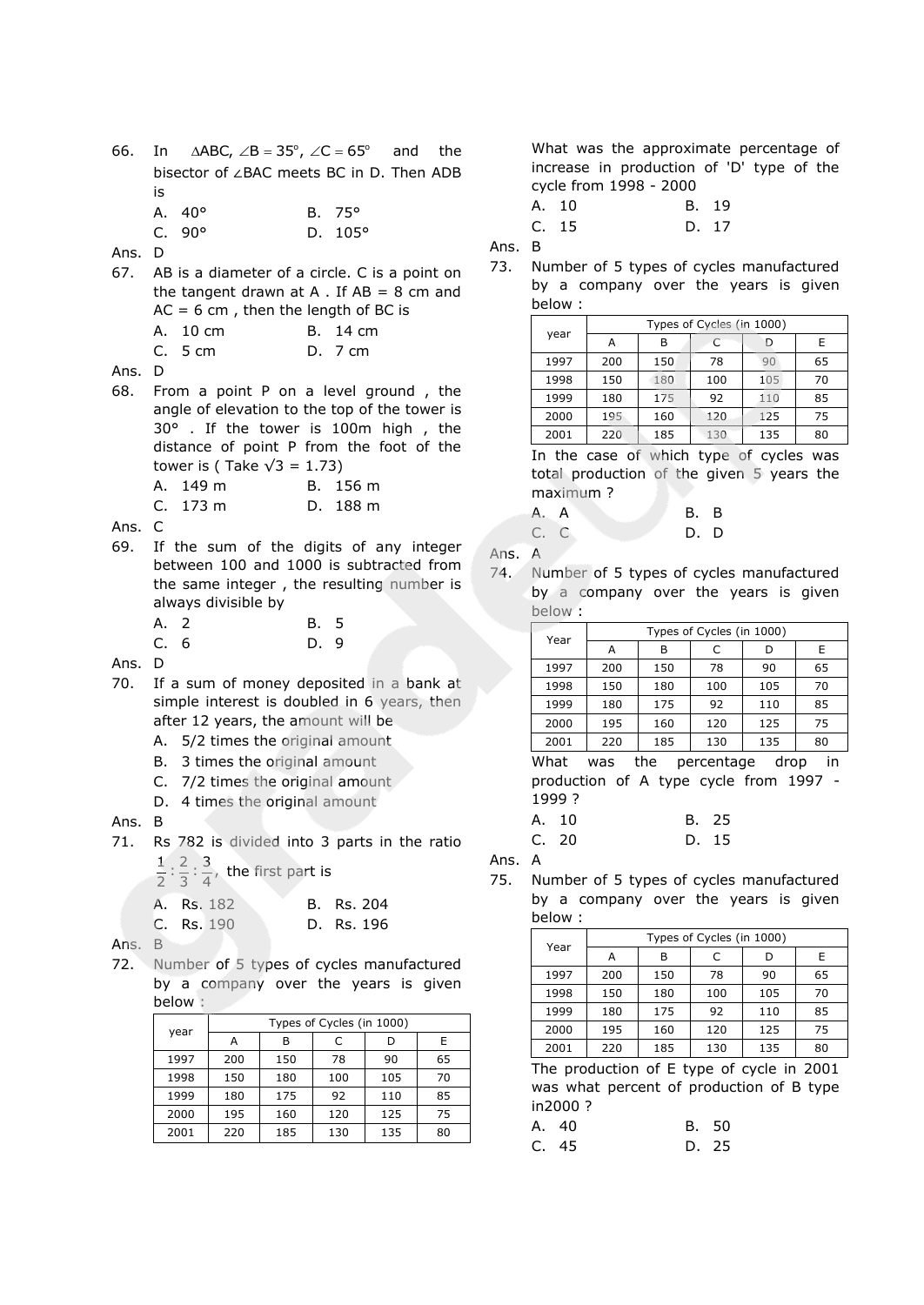Ans. B 76. In the following question, out of the four alternatives, choose the word which best expresses the meaning of the given word and click the button corresponding to it. ABORTIVE A. PLENTIFUL B. LAWFUL C. UNSUCCESSFUL D. FRUITFUL Ans. C 77. In the following question, out of the four alternatives, choose the word which is opposite in meaning to the given word and click the button corresponding to it. IRASCIBLE A. CRANKY B. CHOLERIC C. AMIABLE D. WASPISH Ans. C 78. Four words are given, out of which only one word is spelt correctly. Choose the correctly spelt word and click the button corresponding to it. A. Thoruoghly B. Thoroughly C. Thoroghouly D. Thorougholy Ans. B 79. In the following questions, one part of the sentence may have an error. Find out which part of the sentence has an error and click the button corresponding to it. If the sentence is free from error, click the "No error" option. The trek is difficult  $(A)$  / but it is far worth (B) / the endeavour. (C) / No Error (D) A. A B. B C. C D. D Ans. B 80. In the following questions, one part of the sentence may have an error. Find out which part of the sentence has an error and click the button corresponding to it. If the sentence is free from error, click the "No error" option. What man can die (A) / better than (B) / serving his country? (C) / No Error (D) A. A B. B C. C D. D Ans. A 81. In the following questions, one part of the sentence may have an error. Find out which part of the sentence has an error and click the button corresponding to it. If The teacher prevented (A) / the boys (B) / to go there. (C) / No Error (D) A. A B. B C. C D. D Ans. C 82. The sentences given with blanks are to be filled with an appropriate word(s). Four alternatives are suggested for each question. For each question, choose the correct alternative and click the button corresponding to it. He has no recommendations; he will \_\_\_\_\_\_\_\_\_\_\_, get the job. A. however B. whatsoever C. whereas D. whatever Ans. A 83. The sentences given with blanks are to be filled with an appropriate word(s). Four alternatives are suggested for each question. For each question, choose the correct alternative and click the button corresponding to it. Leaves \_\_\_\_\_\_\_\_\_\_in autumn. A. fall down B. fall of C. fall on D. fall off Ans. D 84. The sentences given with blanks are to be filled with an appropriate word(s). Four alternatives are suggested for each question. For each question, choose the correct alternative and click the button corresponding to it. Each time he tried to climb the tree, he failed to do A. thus B. then C. so D. this Ans. C 85. In each of the questions, four alternatives are given for the Idiom/Phrase. Choose the alternative which best expresses the meaning of the Idiom/Phrase and click the button corresponding to it. A cuckoo in the nest A. One who likes to stay at home B. A view from a high place C. An unwelcome intruder D. One who is chosen as the leader of the group Ans. C

the sentence is free from error, click the

"No error" option.

86. In each of the questions, four alternatives are given for the Idiom/Phrase. Choose the alternative which best expresses the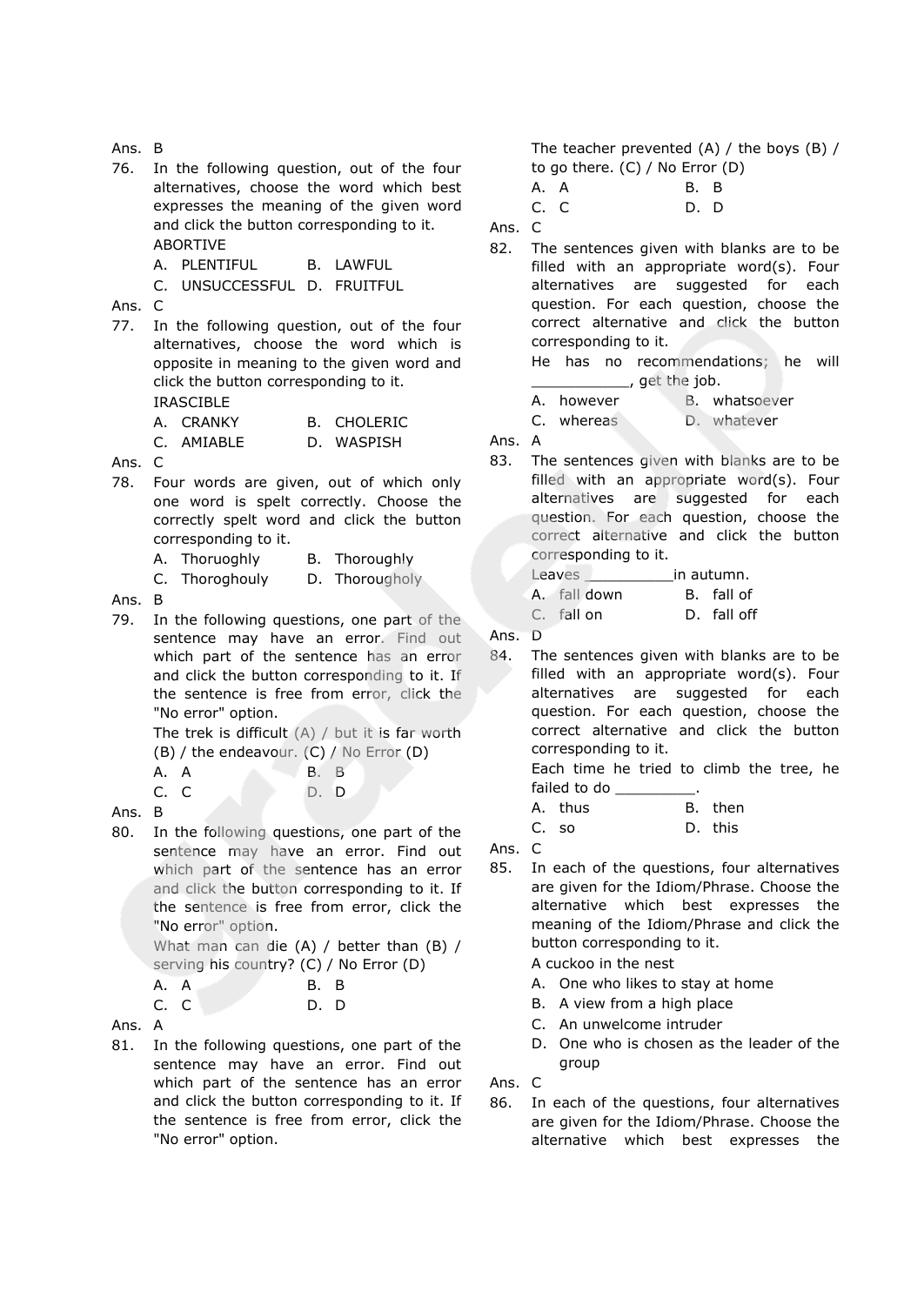meaning of the Idiom/Phrase and click the button corresponding to it.

A house of cards

- A. An insecure scheme
- B. A gambling house
- C. A plan with high stakes
- D. A place where cards are printed
- 87. In each of the questions, four alternatives are given for the Idiom/Phrase. Choose the alternative which best expresses the meaning of the Idiom/Phrase and click the button corresponding to it.

To smell a rat

- A. To see signs of plague epidemic
- B. To get the bad smell of a dead rat
- C. To suspect foul dealings
- D. To be in a bad mood

Ans. C

88. Out of the four alternatives, choose the one which can be substituted for the given words/sentences and click the button corresponding to it.

> A small shop that sells fashionable clothes, cosmetics etc.

- A. Store B. Stall
- C. Boutique D. Booth

Ans. C

89. Out of the four alternatives, choose the one which can be substituted for the given words/sentences and click the button corresponding to it.

Interval between two events

- A. Recess B. Interlude
- C. Shuttle D. Prelude
- Ans. B
- 90. Out of the four alternatives, choose the one which can be substituted for the given words/sentences and click the button corresponding to it.

A person's peculiar habit

- A. Peculiarity B. Trait
- C. Distinction D. Idiosyncracy
- Ans. D
- 91. A sentence/a part of the sentence is underlined. Four alternatives are given to the underlined part which will improve the sentence. Choose the correct alternative and click the button corresponding to it. In case no improvement is needed, click the button corresponding to "No improvement".

The priest told the devotees that the wages of sin are death.

A. was B. is

C. were  $D.$  No improvement

Ans. B

92. A sentence/a part of the sentence is underlined. Four alternatives are given to the underlined part which will improve the sentence. Choose the correct alternative and click the button corresponding to it. In case no improvement is needed, click the button corresponding to "No improvement".

Careful drivers never take eyes of the road.

- A. by B. from
- C. off D. No improvement

Ans. C

93. A sentence/a part of the sentence is underlined. Four alternatives are given to the underlined part which will improve the sentence. Choose the correct alternative and click the button corresponding to it. In case no improvement is needed, click the button corresponding to "No improvement".

For all his wealth, he has no joy in life.

- A. With B. Beside
- C. Despite of D. No improvement
- Ans. A
- 94. A sentence/a part of the sentence is underlined. Four alternatives are given to the underlined part which will improve the sentence. Choose the correct alternative and click the button corresponding to it. In case no improvement is needed, click the button corresponding to "No improvement".

The teacher asked him where did he live.

- A. he has been living
- B. he lives
- C. he lived
- D. No improvement
- Ans. C
- 95. A sentence/a part of the sentence is underlined. Four alternatives are given to the underlined part which will improve the sentence. Choose the correct alternative and click the button corresponding to it. In case no improvement is needed, click the button corresponding to "No improvement".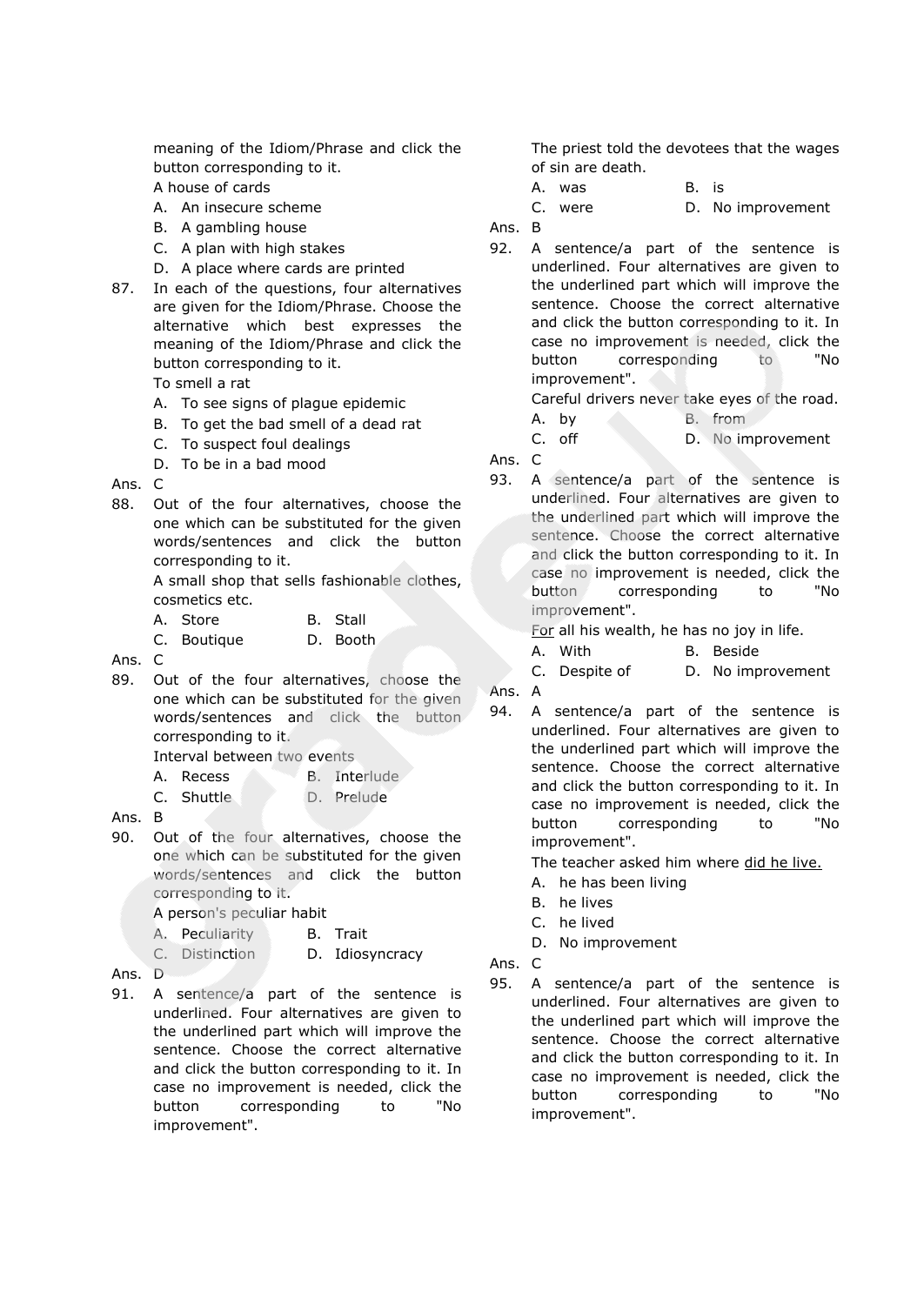The meeting was advanced until the following Monday.

A. adjourned B. suspended

C. forwarded D. No improvement

Ans. A

96. A passage is given with 5 questions following it. Read the passage carefully and choose the best answer to each question out of the four alternatives and click the button corresponding to it.

> Of the many changes that have taken place thanks to liberalisation, a major one is that today's youngsters are earning more than ever before. In some cases, they draw even fatter salaries than their parents. But are they blowing it up or sensibly saving it? Though some tend to splurge there are many who have started saving. Some of them go in for mutual funds and tax saving bonds. Some even go in for investments which give them tax breaks - insurance, home loans, mutual fund savings schemes. In fact the average age of a person taking a housing loan has come down from 41 to 28 in the last five years. Now, where do they get their investment advice from? Some feel its a combination of friends, family, broker - advisors, the media and the net.

Liberalisation has enabled our youngsters to:

- A. Be paid more
- B. Work hard
- C. Blow up money
- D. Look after their money

### Ans. A

97. A passage is given with 5 questions following it. Read the passage carefully and choose the best answer to each question out of the four alternatives and click the button corresponding to it.

> Of the many changes that have taken place thanks to liberalisation, a major one is that today's youngsters are earning more than ever before. In some cases, they draw even fatter salaries than their parents. But are they blowing it up or sensibly saving it? Though some tend to splurge there are many who have started saving. Some of them go in for mutual funds and tax saving bonds. Some even go in for investments which give them tax breaks - insurance, home loans, mutual fund savings schemes.

In fact the average age of a person taking a housing loan has come down from 41 to 28 in the last five years. Now, where do they get their investment advice from? Some feel its a combination of friends, family, broker - advisors, the media and the net.

'Blowing it up' means:

- A. Spending extravagantly
- B. Exaggerating
- C. Spending on smoking
- D. Donating liberally

Ans. C

98. A passage is given with 5 questions following it. Read the passage carefully and choose the best answer to each question out of the four alternatives and click the button corresponding to it.

> Of the many changes that have taken place thanks to liberalisation, a major one is that today's youngsters are earning more than ever before. In some cases, they draw even fatter salaries than their parents. But are they blowing it up or sensibly saving it? Though some tend to splurge there are many who have started saving. Some of them go in for mutual funds and tax saving bonds. Some even go in for investments which give them tax breaks - insurance, home loans, mutual fund savings schemes. In fact the average age of a person taking a housing loan has come down from 41 to 28 in the last five years. Now, where do they get their investment advice from? Some feel its a combination of friends, family, broker - advisors, the media and the net.

The average age of a person taking housing loan has come down because he:

- A. Gets fat salaries even at a young age.
- B. Has wealthy parents.
- C. Goes in for mutual funds.
- D. Buys lottery tickets.
- Ans. A
- 99. A passage is given with 5 questions following it. Read the passage carefully and choose the best answer to each question out of the four alternatives and click the button corresponding to it.

Of the many changes that have taken place thanks to liberalisation, a major one is that today's youngsters are earning more than ever before. In some cases, they draw